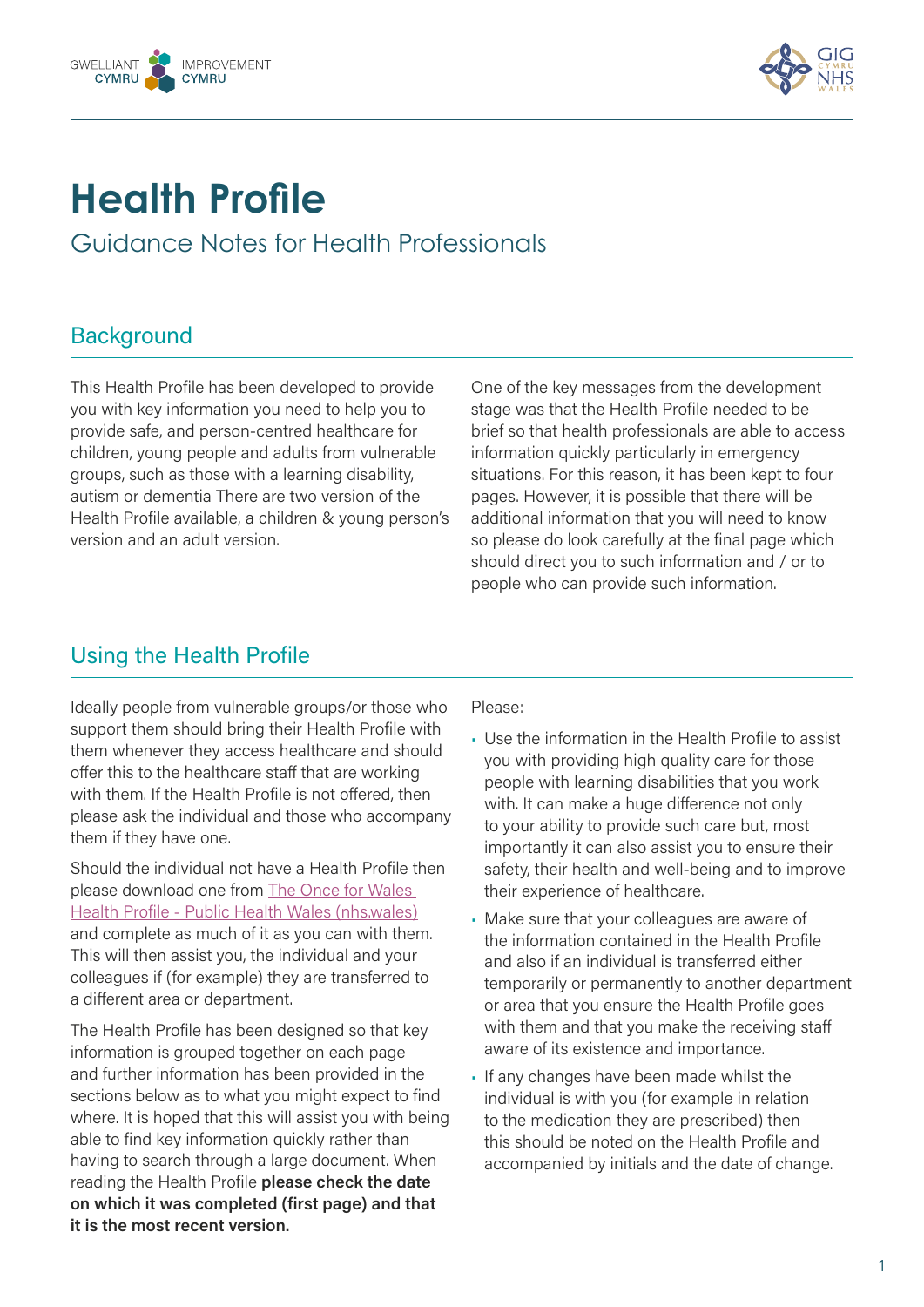



# The First Page

This page provides you with key personal information regarding the individual – their name, what they prefer to be called, their date of birth, their family / carer contact.

- This contact person may accompany the individual when they attend health settings, but this may not always be the case. For example, a support worker may accompany an individual, but the key contact may be the individual who manages the supported living setting in which the individual lives. Or a teacher / respite care support worker may attend with a child or young person and the family / carer contact would be the key contact.
- Alternatively, an individual with mild learning disabilities may attend on their own without support.

• The key family / carer contact should be someone who is able to provide you with additional information.

There is also space on the first page for inclusion of a photograph of the individual. This has been included for safety reasons – in particular to assist you with ensuring that you have the right information for the right individual.

Finally, on the first page there is space for the **date on which the Health Profile was completed to be noted. Please check this carefully** – individuals and their families have been advised to update the Health Profile on an annual basis as a minimum. **You should therefore check that you have the most recent version.**

# About My Health

This page has been designed to provide you with key information regarding the health of the individual and, in particular, to provide you with the key information you need when an individual is unable to provide such information themselves. It should be remembered, however, that some people with learning disabilities have very complex health needs and hence you may need to access further information. The final section of the Health Profile should therefore direct you to such information.

#### **My health needs (medical history):**

In this section you should find:

- Information regarding any medical / health conditions that an individual has (for example epilepsy, dysphagia, asthma, constipation diabetes or dementia).
- Information regarding any health problems that they are prone to / at risk of. For example, it may be that an individual has regular chest infections.
- Details of any major operations.

#### **Things I am allergic to:**

This should include specific medications such as an allergy to penicillin. It should also include any other allergies such as an allergy to nuts or latex.

#### **Tablets or medicines that I take:**

This should list:

- All medicines, tablets and injections that the person currently takes.
- Information about the dose, the route by which the medication is taken (for example by injection, by mouth or by PEG), when the medication is taken and how often it is taken.
- **If the medication an individual takes changes then a new Health Profile should be completed.**

When discussing medication with an individual you might find it helpful to refer to 'tablets' 'medicines' and 'injections' rather than just referring to 'medication' as this may be misinterpreted as meaning just 'medicine' and hence key information may not be given.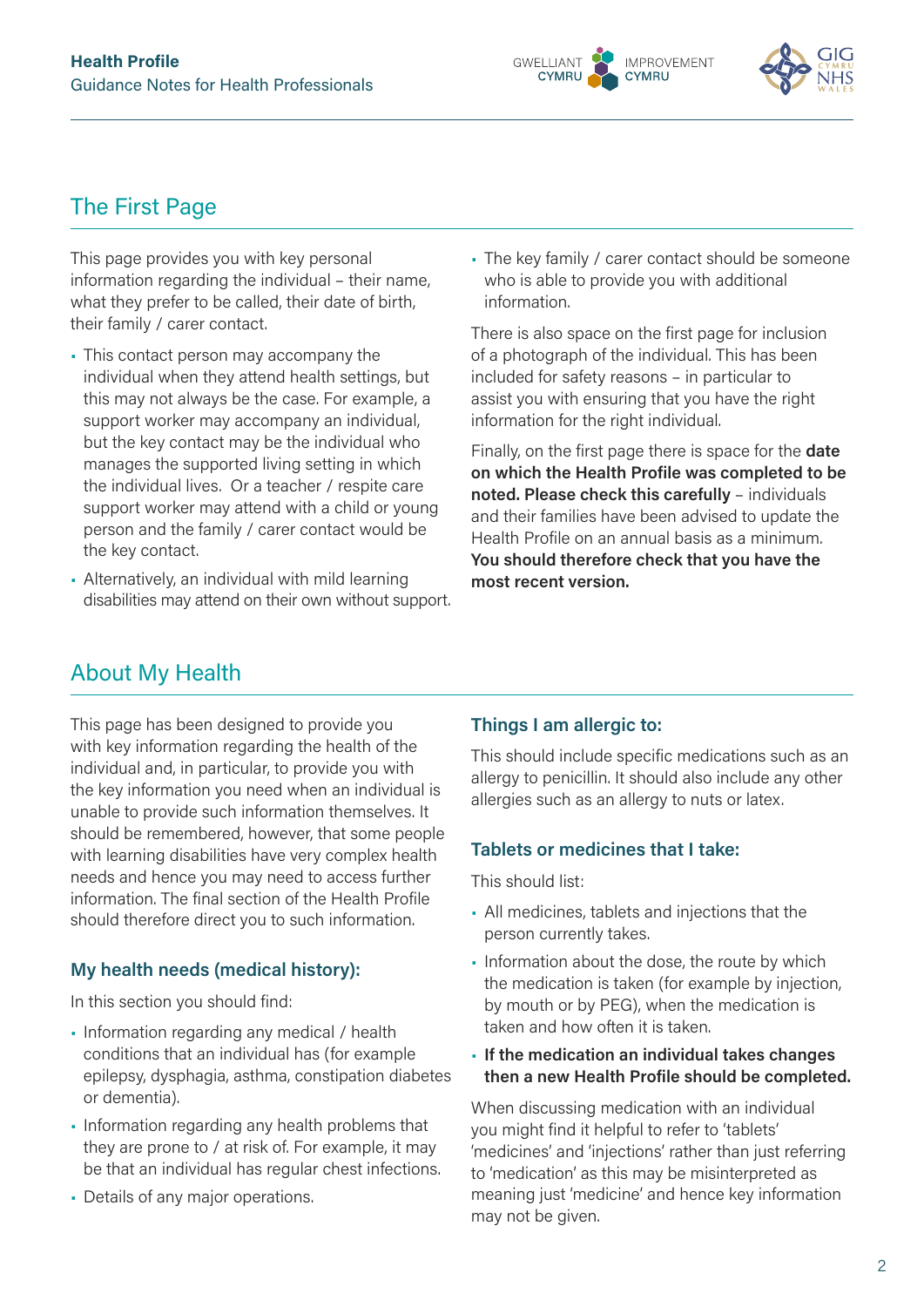



#### **The support I need to take my tablets or medicine:**

Here you should see information about:

• How the individual takes their medication and the support they require. For example, it they are given their medication are they able to take it without assistance, do they require reminding or do they need someone else to give them their medication?

Some people with learning disabilities may be able to take medication independently but others will require support – it is important not to make assumptions.

#### **How I will show or tell you that I am in pain or unwell:**

Some individuals are able to tell others that they feel unwell by using words whilst others may not be able to communicate verbally. Some may communicate pain through other changes in their behaviour. In this section you should find information about:

- How the individual usually communicates that they are unwell or in pain
- What healthcare staff can do to support them (for example using a special assessment tool such as the DisDat, the Abbey Pain Scale [part of the All Wales Pain Assessment Tool], and the Faces pain rating scale or just asking the individual to point to where they are feeling pain).

## How I need you to support me (including any reasonable adjustments I may need):

The Equality Act 2010 places a legal duty services to make reasonable adjustments to the way such services are provided in order to ensure that disabled people receive healthcare specific to their needs. Examples can include things such as longer appointment times, the provision of easy read information or providing a quiet space for people who experience sensory overload. In this section you should, therefore, see details of any reasonable adjustments that are required in order to ensure that the individual receives appropriate care and support.

People's support needs are very individual and therefore in this section those completing the form have been asked to include information that is going to assist healthcare staff provide effective, safe and timely support. This might include:

- Any support needed with eating and drinking, attending to their continence needs, mobility, personal care, postural care, their oral health and any difficulties they may have with their understanding. If relevant to the individual information regarding their usual sleep patterns may be included.
- Any particular safety concerns that you need to be aware of when supporting the individual. Examples of such concerns might include a risk of falls, a risk of choking, a risk of wandering off or risks that arise from seizures.
- Information as to how such concerns / risks are usually managed (this may either be in this section or in a more detailed risk management plan that can be mentioned here and attached to this document).